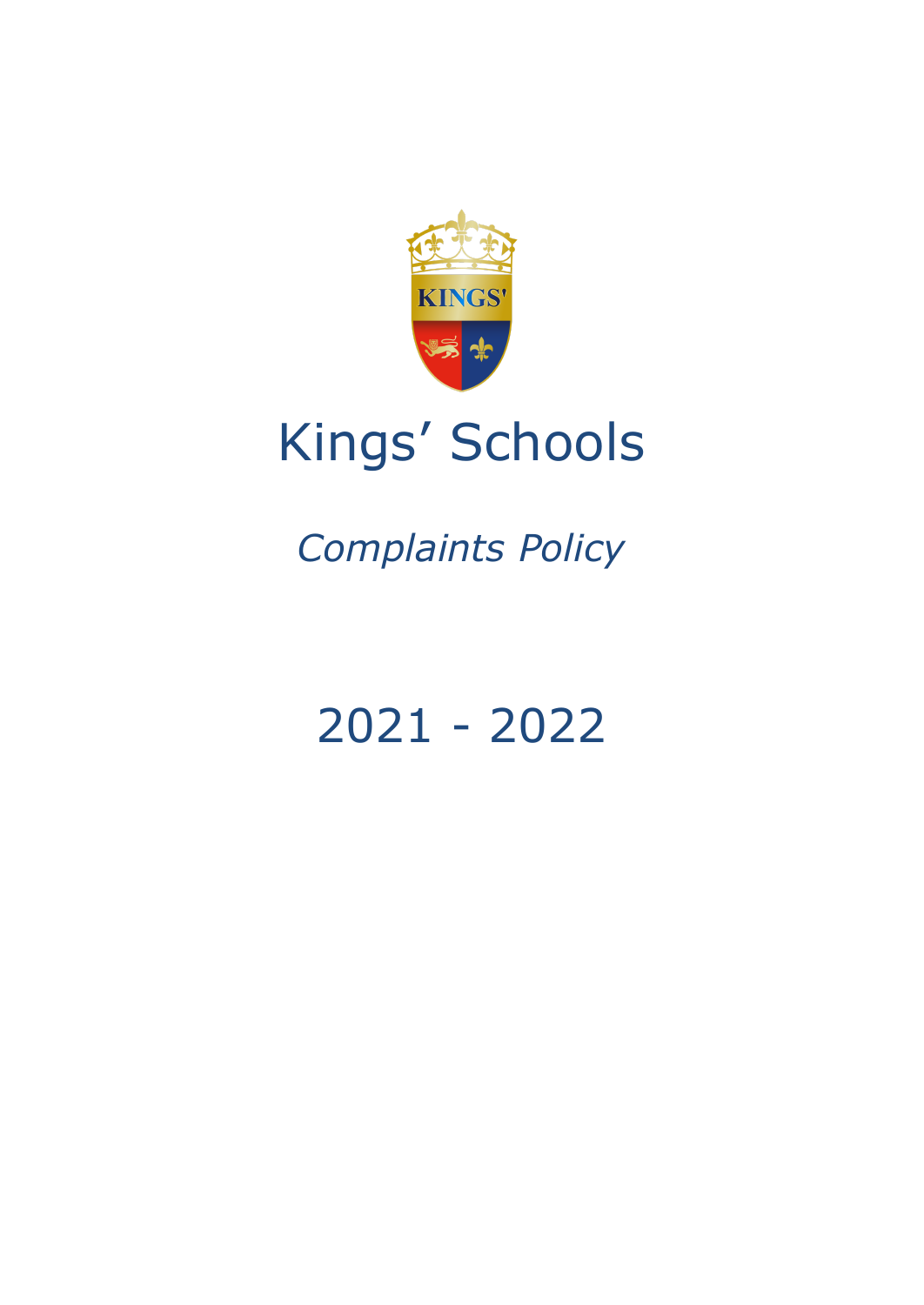### **Introduction**

- 1. It is important that any concerns are addressed at the earliest opportunity. We need to know as soon as possible when Parents/Carers or children are concerned or worried, so that we can work together to find a solution. It is hoped that the majority of concerns and complaints can be resolved informally. However, we recognise that in some cases parents/carers may wish to have their concern dealt with more formally. This process begins when a parent/carer decides to make a formal complaint.
- *2.* This 'Complaints Procedure' is a process which is designed to be fair and consistent, so that all concerned have equal opportunity to have their say and to be heard.

### **Stages**

#### *3. Informal Stages:*

- **Stage 1**: A Parent/Carer discusses their concern with a member of staff (often the Class Teacher (Primary) or Tutor (Secondary)). The initial concern/complaint may be communicated either in person, by telephone, or via email. If the complaint cannot be immediately resolved by the member of staff receiving the initial complaint, then the member of staff should acknowledge the complaint within 24 hours and identify the more appropriate or senior member of staff who will now be dealing with the complaint and inform the parent. If the concern is still not resolved then:
- **Stage 2**: Parent/Carer/Teacher refers the matter to the appropriate Assistant Headteacher/Leadership Team member, who will acknowledge receipt within 24 hours. The Assistant Headteacher discusses the concern with the relevant member of staff, arranges to meet with the Parent/Carer within 10 working days of receipt of the complaint (or at the earliest convenient time if urgent) and records the outcome of the meeting (for example, in the parent meeting log/CPOMS) setting out what action has been taken and the date that the complaint was closed. Outcomes from the meeting may also be shared with parents via email for their records. If the concern is not resolved within 10 working days of the complaint reaching this stage then:
- **Stage 3**: Parent/Carer/Assistant Headteacher contacts the Deputy Headteacher/Headteacher/Principal, who will acknowledge receipt within 24 hours, discuss the concern with the Assistant Headteacher, collect information and arrange a meeting with the parent/carer to discuss further within 10 working days of the complaint reaching this stage (or at the earliest convenient time if urgent). The outcome of the meeting is recorded (parent meeting log/CPOMS). Outcomes may also be shared with parents via email for their records. If the concern is not resolved then the matter may become a formal complaint.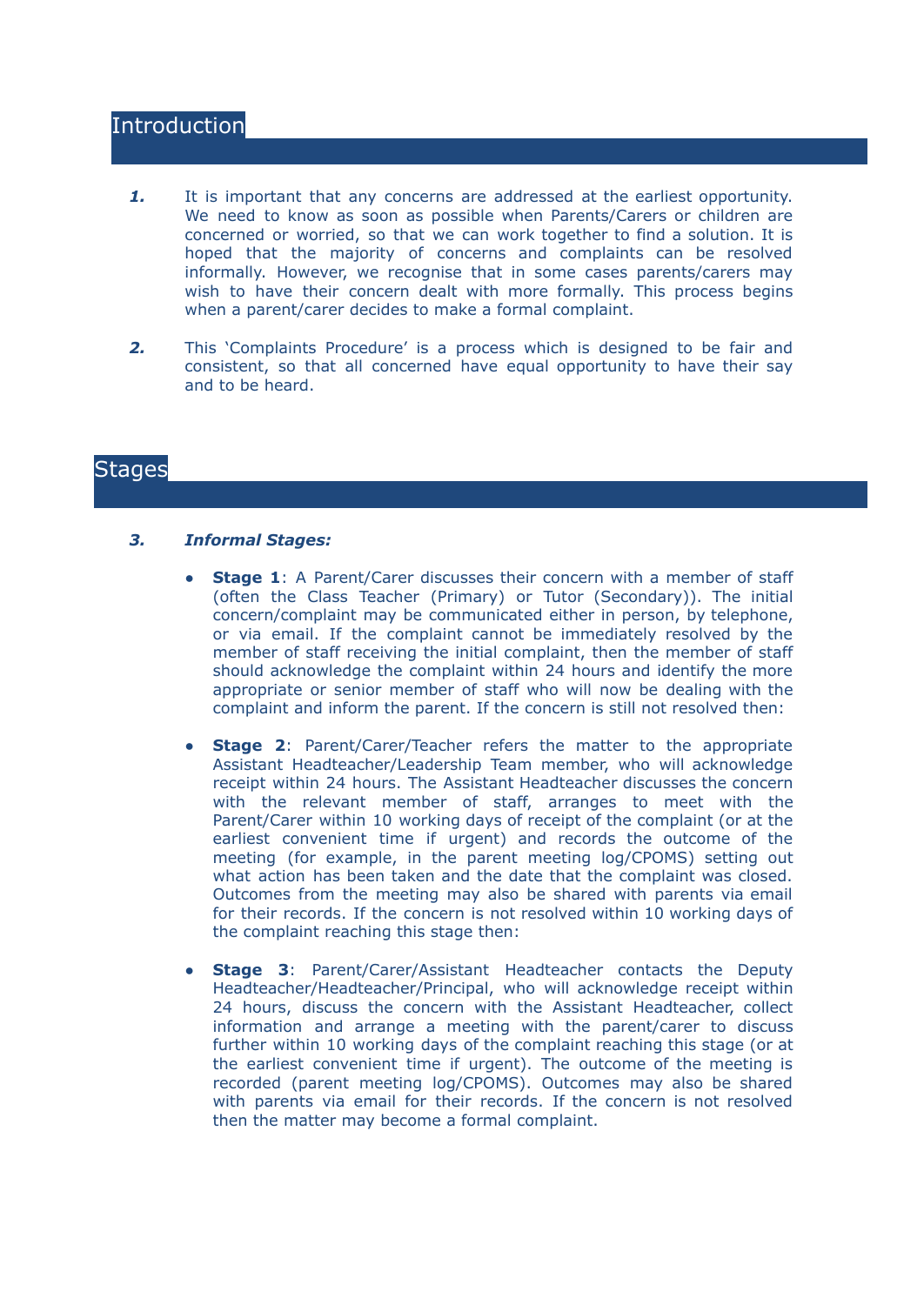#### *4. Formal Stage:*

- **Stage 4: Parent/Carer/Principal writes (by letter or email) to the Director** of Education (DoE) asking for the formal stage of the complaints procedure to be initiated. The DoE investigates the complaint and shares the outcome within 5 school days. If the concern is not resolved then the parent/carer can request that their concern is heard by a panel of at least three members of the school Governors, at least one of which is not related to the management or running of the school and none of whom will have been directly involved in the matters detailed in the complaint.
- **Stage 5**: A hearing is arranged within 10 school days, attended by the relevant parties. The Parent(s) may be accompanied to the hearing by one other person. The accompanying person should be there in a supportive capacity and can remind or make suggestions to the parent(s) but cannot ask or answer questions on behalf of the parent(s). The panel will investigate, make findings and appropriate recommendations where required. The panel findings and recommendations and the reasons for these will be communicated to the complainant, and, where appropriate, the person being complained about, within 10 working days of the panel hearing. The decision of the panel will be final.
- **5.** Written records will be kept of all complaints indicating whether they were resolved at the preliminary stages, or whether they proceeded to a panel hearing. The log is monitored for emerging patterns and made available for Governor scrutiny when requested. Complaint statistics and trends are reported to Governors on a termly basis.
- *6.* Correspondence, statements and records of complaints are to be kept confidential, except in cases where local legal requirements permit access or enable restriction by local authorities.
- *7.* Where the complaint is directed specifically at the Headteacher/Principal, it should be made to the DoE. Where the complaint is directed specifically at the DoE, it should be made to the Chair of Governors.

*[Director@kings-edu.com](mailto:Director@kings-edu.com)*

*[kevinstedman@kingsdubai.com](mailto:kevinstedman@kingsdubai.com)*